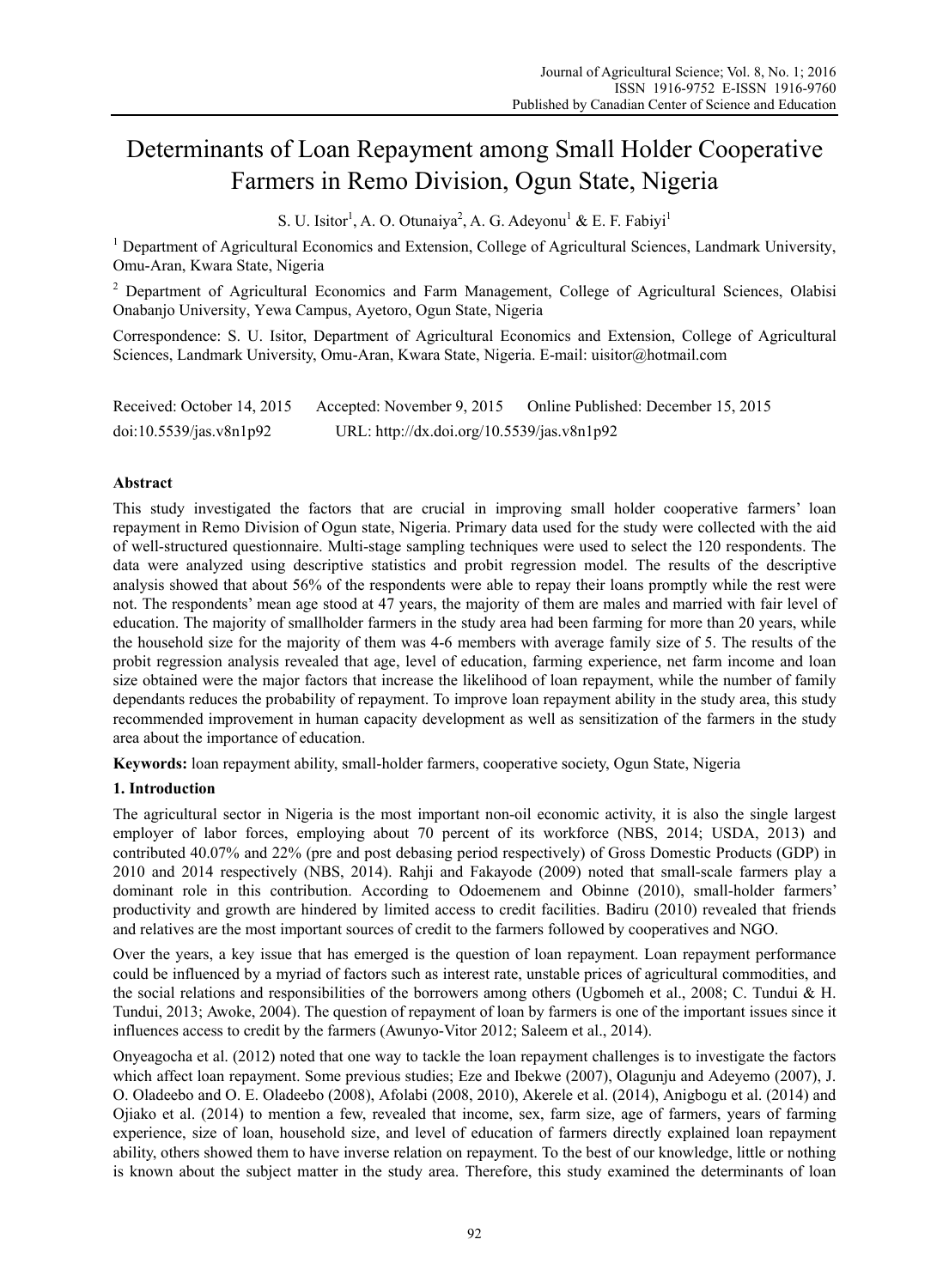repayment among smallholder cooperative farmers in Remo Division, Ogun state, Nigeria.

#### **2. Methodology**

#### *2.1 The Study Area*

The study was carried out in Remo Division of Ogun State, Nigeria. Remo division was purposely selected because it is one of the most populous divisions in Ogun State and predominantly rural in nature and have high presence of smallholder farmers that belong to farmers' cooperative society. The division consists of 3 Local Government Areas (LGAs) namely: Ikenne, Sagamu and Remo North. The population was about 178,412 as at the 2006 census with land size of approximately 97, 298 hectares (NPC, 2006).

## *2.2 Data Collection and Sampling Techniques*

The data used for this study were mainly from the primary source. They were obtained through the use of pre-tested, well-structured questionnaire which was administered by trained enumerators. The tool was used to collect information on respondents' socioeconomic characteristics, amount of loan given to farmers, whether or not farmers were able to pay for their loans on time, interest charged on loans given to them, timeliness of disbursement of loans, farm size and other factors influencing loan repayment by small holder cooperative farmers in Remo division of Ogun State.

Multistage sampling technique was employed to select the respondents. Each of the 3 LGAs was regarded as a subunit of the study area, while all the smallholder cooperative farmers in each of the subunits formed the sample frame for the study. The first stage of the sampling was the random selection of 12 wards from the 35 wards of the study area using probability proportionate to size of the LGAs. The lists of the farmers' cooperative society members were obtained from the selected wards with the help of the community leaders and executive members of the society. The second stage involved the random selection of 50% of cooperators who borrowed money between 2011-2013 planting seasons. Data were collected in 2014 well above a year after the loans were collected. The stage that follows was the stratification of the borrowers into defaulters and non-defaulters. The fourth and final stage was the use of simple random sampling technique to select 145 respondents which revealed defaulters and non-defaulters using probability proportionate to size of each stratum. However, 120 questionnaires were found to be useful for the analysis.

#### *2.3 Analytical Procedure*

The data collected were analyzed using descriptive statistics such as frequency and percentages to describe the socioeconomic characteristics of respondents while the probit regression model was used to analyze the factors influencing loan repayment performance of the farmers. The cooperative farmers' ability to pay for the loan borrowed at the right time is dichotomized, involving two mutually exclusive alternatives. The farmer is either able to pay for loan at the right time or not. Models for estimating such phenomena in which the dependent variable is binary have been propounded (Maddala, 2005; Asante et al., 2011). The framework for such analysis has its root in the threshold theory of decision making in which a reaction occurs only after the strength of a stimulus increases beyond the individual's reaction threshold (Hill & Kau, 1981). This means that every individual when faced with a choice has a reaction threshold influenced by several factors (Asante et al., 2011). This yields a binary dependent variable, *yi* which takes on the values of zero (small holder cooperative farmer's inability to pay for his/her loan) and one (a small holder farmer's ability to pay for his/her loan). The Probit procedure computes maximum likelihood estimates of the parameters *β* and *C* of the probit equation using a modified Newton-Raphson algorithm. When the response *Y* is binary, with values 0 and 1, the probit equation is,

$$
p = Pr(Y = 0) = C + (1 - C)F(X' \beta)
$$
\n(1)

Where, *β* is a vector of parameter estimates; *F* is a cumulative distribution function (the normal, logistic, or extreme value); *X* is a vector of explanatory variables; *p* is the probability of a response; *C* is the natural (threshold) response rate.

Given such a specification, the parameters for estimating this model were determined using the maximum likelihood estimation approach following (Wongnaa & Awunyo-Vitor, 2013). The dependent variable is an unobserved latent variable that is linearly related to  $y_i$  by the equation:

$$
y_i = \beta_i x_i + u_i \tag{2}
$$

Where,  $u_i$  is a random disturbance term. The observed dependent variable is determined by whether  $v_i$  exceeds a threshold value or not:

$$
y_i = (1 \tif \t y_i^* > 0, \tand \tif \t y_i^* \leq 0)
$$
 (3)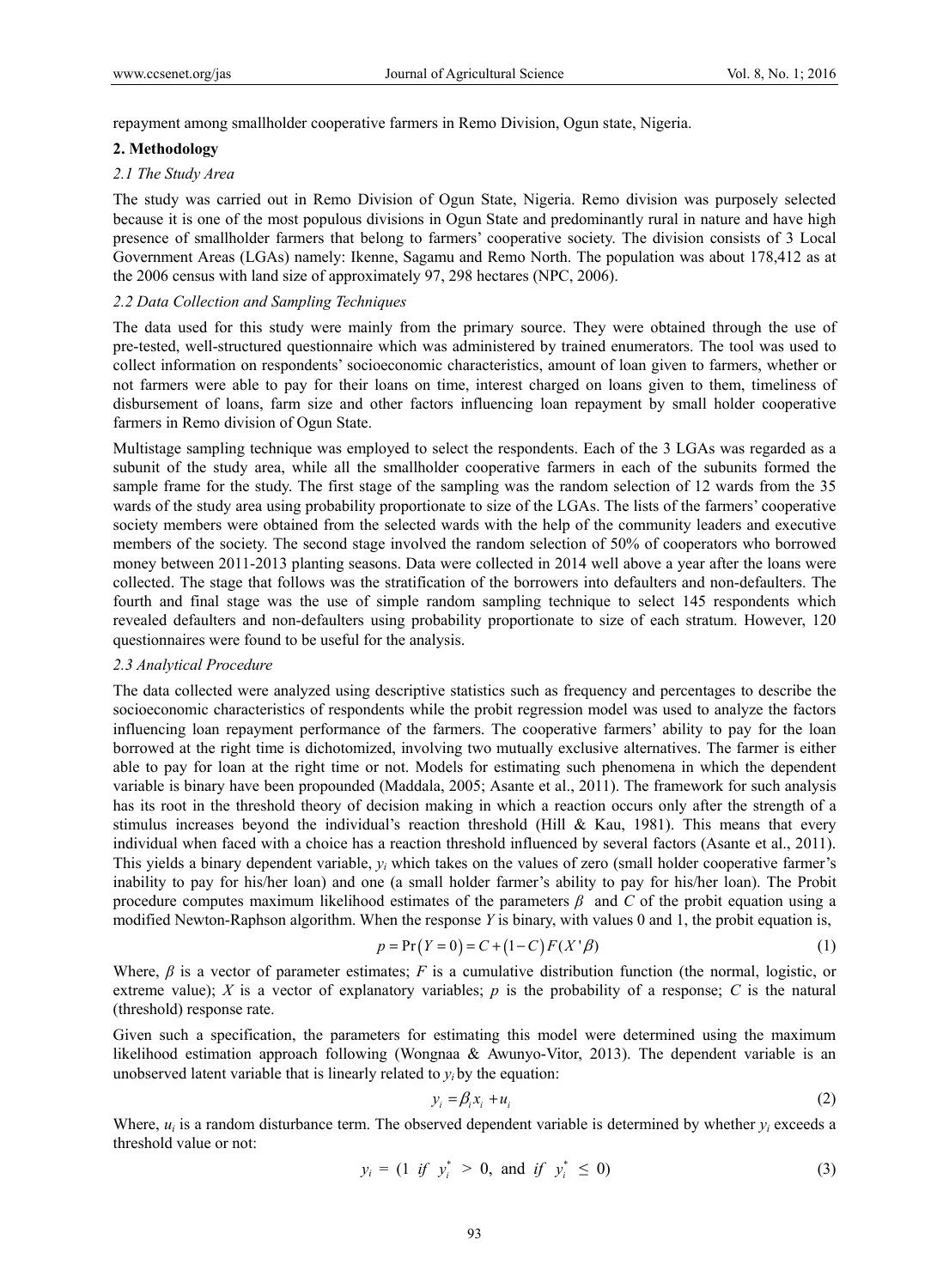Where,  $y_i^*$  is the threshold value for  $y_i$  and is assumed to be normally distributed.

According to Maddala (2005) and Asante et al. (2011), common models for estimating such parameters include probit (standard normal), logit (logistic) and tobit (extreme value).

### *2.4 The Probit Model*

Following Maddala (2005); Asante et al. (2011); Wongnaa and Awunyo-Vitor (2013), this study adopted the probit model. It was adopted partly because of its ability to constrain the utility value of the ability to pay for loan variable to lie within 0 and 1, and its ability to resolve the problem of heteroscedasticity. The other advantages of the probit model include believable error term distribution as well as realistic probabilities. The probit model is specified as:

$$
P_i = P(y_i^* < y_i)
$$
  
\n
$$
P_i = P(y_i^* < \beta_0 + \beta_i x_{ji}) = F(y_i)
$$
  
\n
$$
P_i = F(0y_i) = \frac{1}{\sqrt{2\Pi}} \int_{-\infty}^{z_i} e^{\frac{S^2}{2}} ds
$$
\n(4)

Where,  $P_i$  is the probability that an individual will pay for loan collected or not, *s* is a random variable normally distributed with mean zero and unit variance,  $y_i$  is the dependent variable (ability to pay for loan collected or not),  $y_i^*$  is the threshold value of the dependent variable.

To obtain an estimate of the index $z_i$ , the inverse of the cumulative normal function is used:

$$
y_i = F^1(P_i) = \beta_0 + \beta_i x_i + u_i \tag{5}
$$

However, unlike traditional regression coefficients, the probit coefficients cannot be interpreted directly as estimates of the marginal effects of changes in the explanatory variables on the expected value of small holder farmers ability to pay for loan or not. To this effect, the relative effect of each explanatory variable on the likelihood that a farmer will be able to repay his or her loan (marginal effect) was calculated and reported following (Wongnaa & Awunyo-Vitor, 2013). This was done by taking the partial derivatives of equation 6 above with respect to each explanatory variable as shown below:

$$
\frac{\partial P_i}{\partial x_{ij}} \beta_{ij} f(Z_i) \tag{6}
$$

Where,  $P_i$  is the mean dependent variable.

The value is given in the probit results as:

$$
f(Z_i) = F^1(P_i) \tag{7}
$$

$$
Z_i = \beta_0 + \beta_1 x_1 + \beta_2 x_2 + \beta_3 x_3 + \dots + \beta_k x_k
$$
 (8)

 $f(Z_i)$  = Density function of the standard normal variable which is stated as:

$$
f(Z_i) = \frac{1}{\sqrt{2\Pi}} e^{-\frac{1}{2}z^2}
$$
 (9)

The empirical model is stated explicitly as:

$$
Z_i = \beta_0 + \beta_1 x_1 + \beta_2 x_2 + \beta_3 x_3 + \beta_4 x_4 + \beta_5 x_5 + \dots + \beta_{11} x_{11} + \beta_{12} x_{12} + \beta_{13} x_{13} + \beta_1 x_{14} + U_i
$$
 (10)  
Where.

 $Z_i$  = farmers' loan repayment ability (able to pay =1, 0 otherwise);

 $x_1$  = Age (years);

 $x_2$ = Sex (Male =1, 0 otherwise);

 $x_3$  = Years of schooling;

- $x_4$  = Marital status (Married = 1, 0 otherwise);
- $x_5$  = Farming experience (years);
- $x_6$  = Farm size (Hectares);

 $x=$  No of wives;

- $x_8$  = No of children;
- $x_9$  = No of dependants;

 $x_{10}$ = Other means of livelihood (Yes=1, 0 otherwise);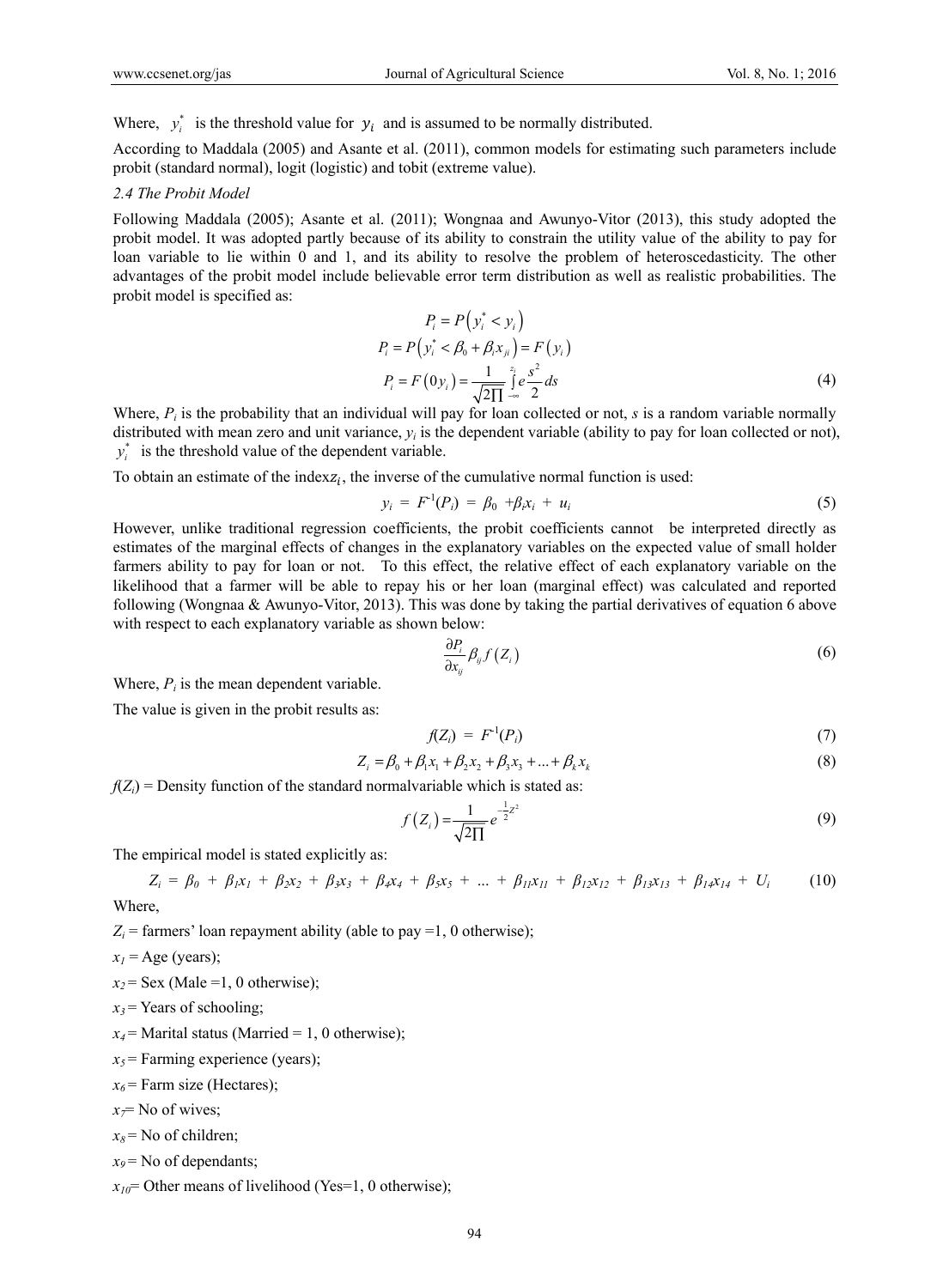$x_{II}$  = Extension visits (Yes = 1, 0 otherwise);  $x_{12}$  = Net farm income (N);  $x_{13}$  = Loan size (N);

 $x_{14}$  = Interest rate (N);

 $U_i$  = Error term.

# **3. Results and Discussion**

## *3.1 Descriptive Analysis*

The descriptive analysis of the socio-economic characteristics of small holder cooperative farmers in Remo division of Ogun state is presented in Table 1 below. The results of the analysis show that the majority of the respondents (56%) were in the age range of 41-50 years while the mean age stood at 46.5 years. The implication is that the small holder cooperative farmers in the study area are still relatively young and energetic who are likely going to work effectively to increase their yields *ceteris paribus*. The results suggest a promising future for farming in Remo. The findings compare well with that of J. O. Oladeebo and O. E. Oladeebo (2008), who reported that the mean age of farmers is 47 years but a bit higher than the mean age of 44 years reported by (Abula et al., 2013). This however is contrary to the growing evidence of ageing farming population in most parts of rural Nigeria as reported by (Adeyonu, 2012). About two-thirds of the respondents are males and the rest are females. The results show that more men are involved in farming in Remo than women. The results concur with those of Afolabi (2010), Ojiako et al. (2014) who observed that male dominance in farming activities may be due to the drudgery nature of agriculture. However, this may not be unconnected with the cultural belief that males are the supposed breadwinners of their homes and are saddled with responsibility of putting food on the table and providing for other needs of the family (Adeyonu, 2012; Adofu et al., 2012). This may however, have negative influence on their ability to repay the loan borrowed.

Well above three-quarters of the respondents are married. This may be due to the fact that married men are perceived to be settled, more matured, more trustworthy and have more potential for family labour supply. This finding corroborate a similar study by J. O. Oladeebo and O. E. Oladeebo (2008), Afolabi (2010) and Wongnaa Awunyo-Vitor (2013) who observed that more of the farmers who are cooperative members are married. This results show that most of the farmers in the division are married and these married farmers are likely to spend more of their income on their families. Since married farmers are likely to have a larger family size, they will have higher expenses than single farmers. Therefore single farmers are likely to have better repayment ability than married farmers. A large number of the smallholder cooperative farmers in Remo are educated. This shows that the majority of the respondents had received formal education and is likely to have adequate knowledge of loan acquisition and management, thereby making them able to repay the loans given to them. Also, the high level of literacy predisposes some level of managerial ability in the farm business. Afolabi (2010), Acquah and Addo (2011) and Abula et al. (2013) obtained similar results.

Furthermore, the results show that about 70% of the smallholder cooperative farmers in Remo had family size of 4-6. This shows that a greater percentage of the farmers have large family sizes and this could likely raise their total expenses and negatively affect their loan repayment ability. The mean family size was six which is higher than the recommended national average of four (Alabi & Haruna, 2005). Well above average of the respondents have spent more than 20 years in farming with the mean farming experience of about 17 years. This means that quite a large number of them have been farming for fairly a long time. The high level of farming experience could positively influence loan repayment abilities of the farmers in the study area. This contradicts the results of Ojiako et al. (2014) and Wongnaa and Awunyo-Victor (2013) who found the average agricultural years of experience of farmers to be about ten years.

More than 50% of the sample respondents were able to repay their loan within the stipulated time, while the remaining were not. This implies that the number of smallholder farmers who were able to repay their loans is more than those who were unable to repay. This is in line with the results of Wongnaa and Awunyo-Victor (2013) who found a high loan repayment rate of about 59% in their investigation of the determinants of loan repayment decisions among smallholder farmers. Sadly, well above three-quarters of the smallholder cooperative farmers in Remo reported that they did not have access to extension workers. Not surprisingly, almost all the respondents had other means of livelihood apart from farming. This may perhaps be as a result of high risks and uncertainties associated with farming. The farmers took to diversification to minimize shock from the effect of unpredictable income from farming.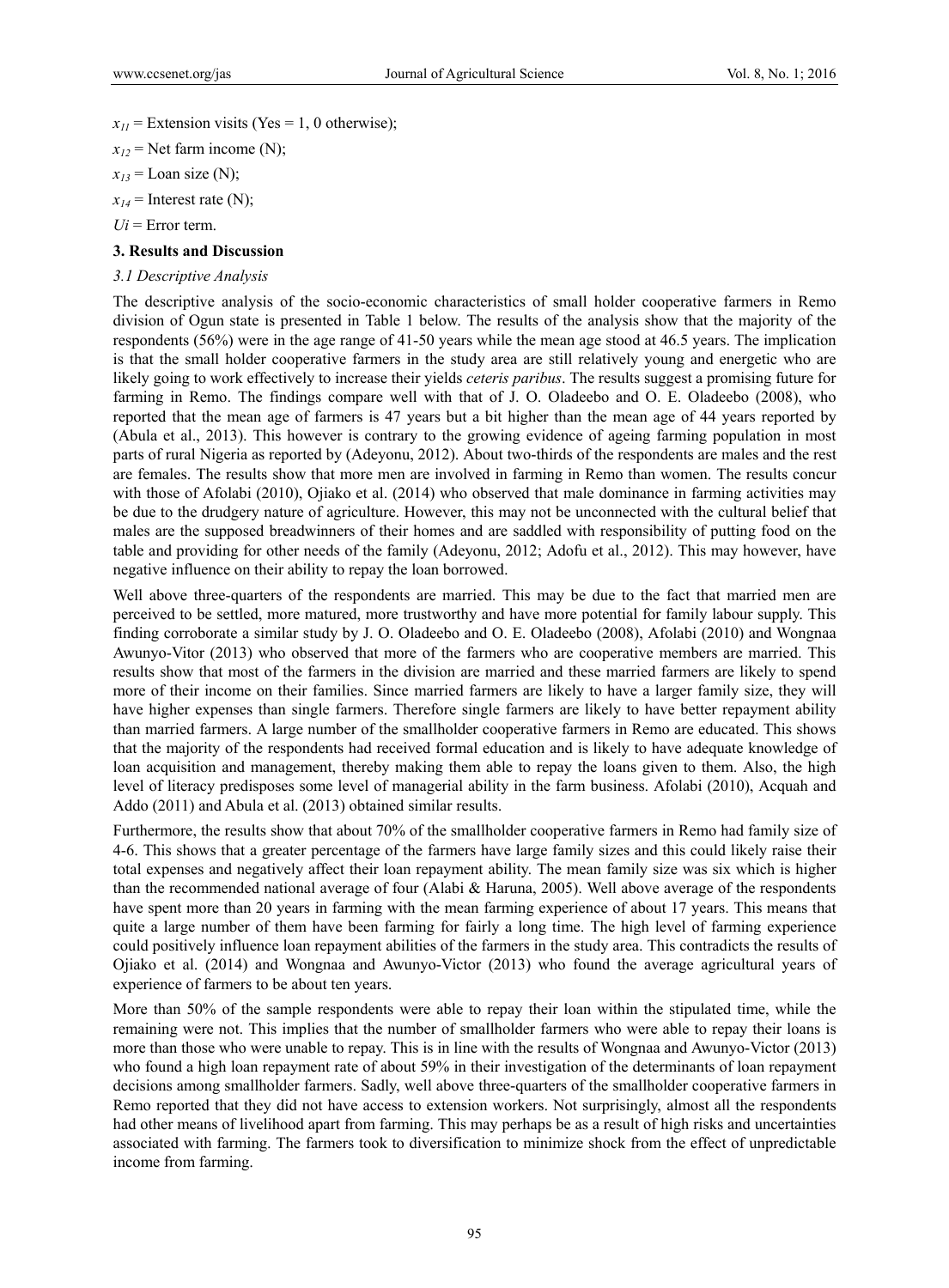|  |  | Table 1. Socio-economic characteristics of cooperative farmers |
|--|--|----------------------------------------------------------------|
|  |  |                                                                |

| Variables                              | Frequency | Percent |
|----------------------------------------|-----------|---------|
| Age (Years)                            |           |         |
| $<$ 30                                 | 11        | 9.2     |
| $31 - 40$                              | 19        | 15.8    |
| $41 - 50$                              | 56        | 46.7    |
| 51-60                                  | 29        | 24.2    |
| Sample size                            | 120       | 100.0   |
| Mean                                   | 46.5      |         |
| Standard deviation<br>.                | 15.03     |         |
| Sex                                    |           |         |
| Male                                   | 73        | 60.8    |
| Female                                 | 47        | 39.2    |
| Marital status                         |           |         |
| Single                                 | $8\,$     | 6.7     |
| Married                                | 87        | 72.5    |
| Divorced                               | 13        | 10.8    |
| Widow/widower<br>.                     | 12        | 10.0    |
| Years of schooling                     |           |         |
| $\boldsymbol{0}$                       | 18        | 15.0    |
| $1-6$                                  | 45        | 37.5    |
| $7 - 12$                               | 37        | 30.8    |
| >12                                    | 20        | 16.7    |
| Mean                                   | 6.39      |         |
| Standard deviation                     | 2.54      |         |
| Household size                         |           |         |
| $\leq 4$                               | 25        | 20.8    |
| $4 - 6$                                | 69        | 57.5    |
| $7 - 8$                                | 20        | 16.7    |
| >8                                     | 6         | 5.0     |
| Mean                                   | 5.7       |         |
| Standard deviation                     | 1.98      |         |
| Farming experience (years)             |           |         |
| $<$ 5                                  | 5         | 4.2     |
| $6 - 10$                               | 12        | 10.0    |
| $11 - 15$                              | 20        | 16.7    |
| $16 - 20$                              | 26        | 21.7    |
| >20                                    | 57        | 47.5    |
| Mean                                   | 16.6      |         |
| Standard deviation                     | $7.4$     |         |
| Ability to repay loan                  |           |         |
| Yes                                    | 67        | 55.8    |
| $\rm No$<br>__________________________ | 53        | 44.2    |
| Extension visits                       |           |         |
| Yes                                    | 19        | 15.8    |
| N <sub>0</sub>                         | 101       | 84.2    |
| Other means of livelihood              |           |         |
| Yes                                    | 115       | 95.8    |
| No                                     | 5         | 4.2     |

Source: Data Analysis (2015).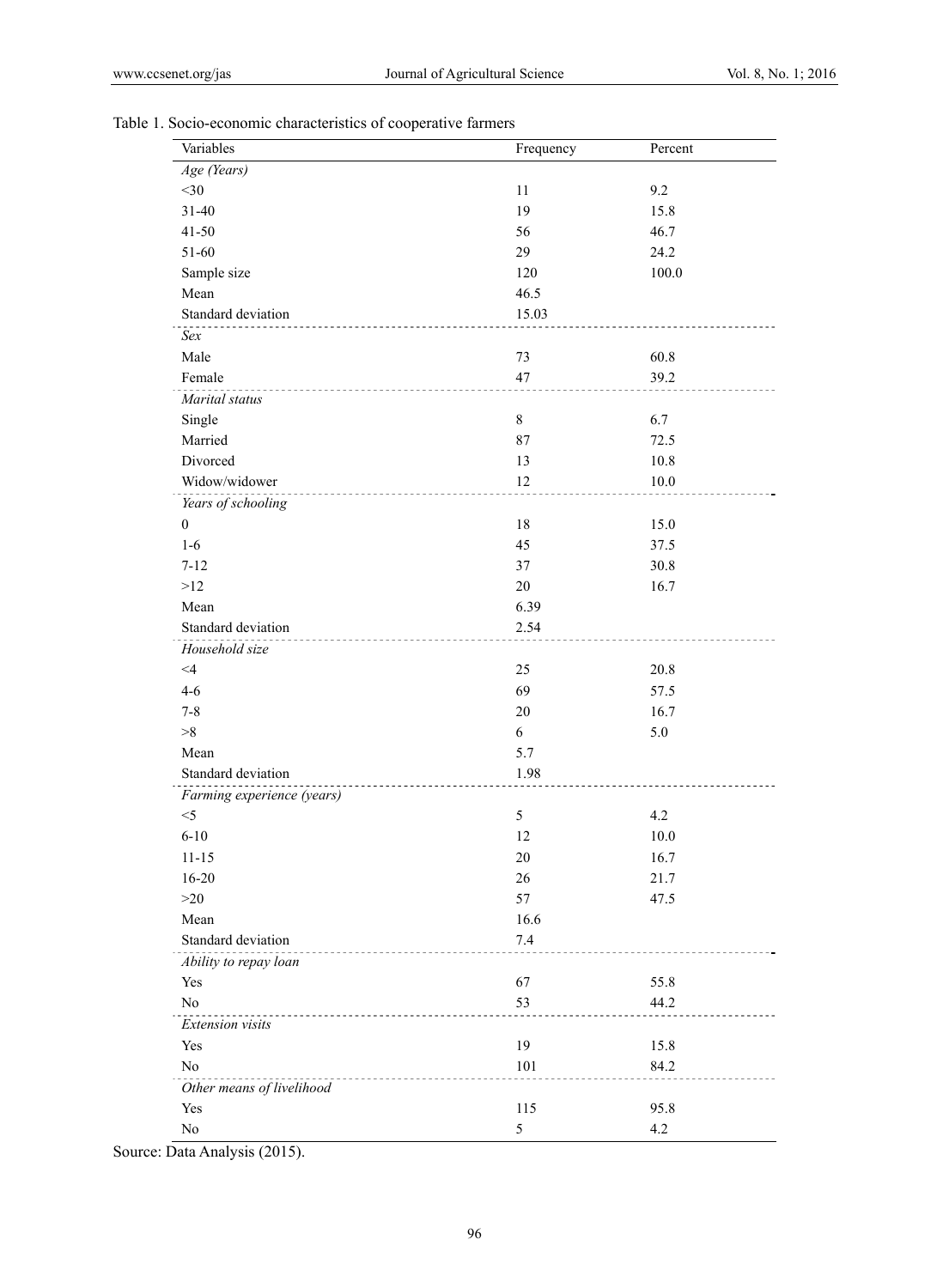## *3.2 Determinants of Loan Repayment among Smallholder Cooperative Farmers*

Table 2 shows the results of the analysis of factors affecting loan repayment among the respondents. Out of the 14 variables included in the model, only six variables are significant. As shown in the table; age, level of education, years of farming experience, net farm income and loan size of smallholder cooperative farmers are positively associated with their probability to repay loan at the right time. A one-year increase in the farmers' age, level of education and years of farming experience *ceteris paribus*, will increase the likelihood of being able to repay the loan by 6.5%, 98.4% and 7.9% respectively. The implication is that educated older farmers with many years of farming experience have better loan repayment abilities than less educated young and inexperienced farmers. This could be as a result of accumulated knowledge acquired in school and in many years of farming experience that these older farmers' have. The results concur with those of Otunaiya et al. (2014) and Wongnaa and Awunyo-Vitor (2013) who opined that there is positive association between age and ability to repay loan.

Not surprisingly, number of dependants is inversely correlated to farmers' ability to repay their loans. Increasing farmers' dependants by one person decreases the likelihood of been able to repay loan by 12.2%. This implies that the smaller the dependants of the farmers' family, all other things been equal, the higher the probability that they will be able to repay loans and vice versa. This may not be unconnected with the fact that large number of dependants increased the household heads' domestic responsibilities and thereby constituted leakage to the households' income. This in turn resulted in default in loan repayment. This is in line with earlier evidence by J. O. Oladeebo and O. E. Oladeebo (2008), Ugbomeh et al. (2008), Wongnaa and Awunyo-Vitor (2013) and Otunaiya et al. (2014) who reported that farmers' household size is inversely related with their loan repayment ability. The findings, however, contradict Afolabi (2008) who showed a direct association between family size and loan repayment ability. Also, educational level is positively related to small holder farmers' ability to repay their loans. Increasing farmers' educational level by one year has the effect of increasing the likelihood of respondents being able to repay loan by 98.4%. This implies that a farmer will likely have greater loan repayment ability when he or she has a higher educational level and vice versa, *ceteris paribus*. This may perhaps be due to the understanding on the part of the educated farmers the importance of prompt repayment of the loan obtained. Otunaiya et al. (2014) and Wongnaa and Awunyo-Vitor (2013) obtained similar results. However, the variables representing the net farm income and loan size obtained by the sampled farmers are significant at 1% and 10% respectively. The results imply that increase in the net farm income and loan size obtained by the farmers increases the likelihood that the farmers will repay the loan within the stipulated time.

| Variables                 | Marginal effects | t-Statistic |
|---------------------------|------------------|-------------|
| (Constant)                |                  | $-0.803$    |
| Age                       | 0.065            | $1.611*$    |
| Sex                       | 0.021            | 0.626       |
| Level of education        | 0.984            | 26.433***   |
| Marital status            | $-0.030$         | $-0.890$    |
| Farming experience        | 0.079            | 1.904*      |
| Farm size                 | 0.000            | 0.012       |
| Number of wives           | $-0.018$         | $-0.547$    |
| Number of children        | $-0.020$         | $-0.417$    |
| Number of dependent       | $-0.122$         | $-3.115***$ |
| Other means of livelihood | 0.039            | 0.988       |
| <b>Extension</b> visit    | 0.002            | 0.053       |
| Net farm income           | 0.824            | 24.213***   |
| Loan size                 | 0.038            | $1.756*$    |
| Interest rate             | 0.007            | 0.211       |
| Pseudo R-Square           | 0.895            |             |
| Log likelihood            | $-95.813$        |             |

Table 2. Probit estimates of factors influencing loan repayment by smallholder cooperative farmers

*Note*. \*\*\* Significant at 1%, and \* at 10%.

Source: Data Analysis (2015).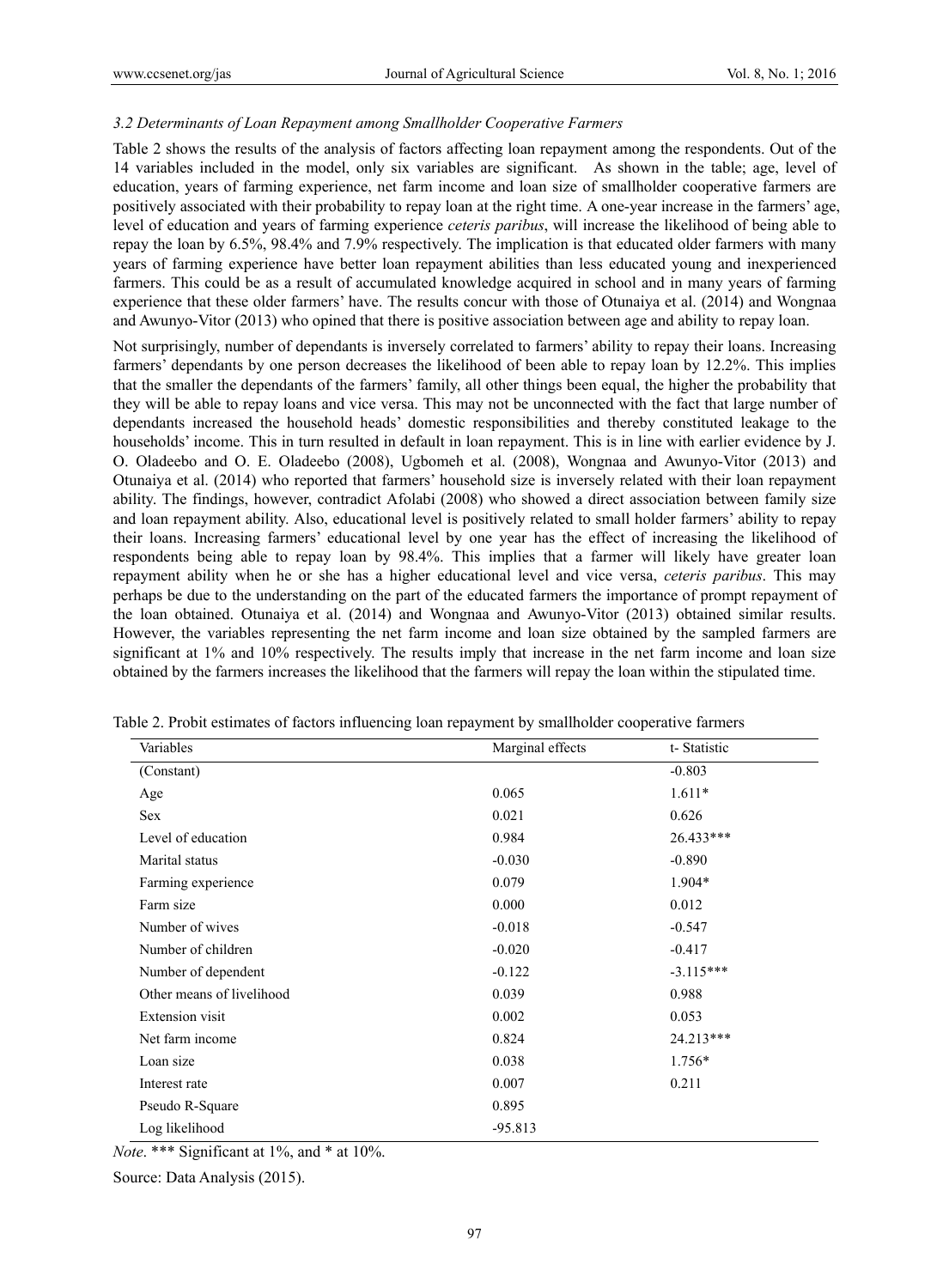#### **4. Conclusion and Recommendations**

This study investigated the determinants of loan repayment among small holder cooperative farmers in Remo, Ogun State Nigeria. The results of the study showed that the majority of the smallholder farmers are males while their mean age stood at about 47 years with mean household size of 6 members. About 56% of the respondents were able to repay the loans borrowed as at when due, while a mere 16% were visited by extension agents within the time loans were borrowed and repaid, with only about 15% of them with no formal education. The results also showed that age, level of education, farming experience, net farm income and loan size obtained by farmers positively determined the farmers' ability to repay loans while number of farmers' family dependants reduced the likelihood to repay loans.

Based on these, it was suggested that skill – building and training of human resources be put in place as this is very paramount both in increasing their chances of earning more income from their enterprises, promote agricultural development and improve their ability to repay loans. Furthermore, the ongoing effort by the stakeholders about sensitizing the populace about the benefits of small family size should be intensified as this will help in increasing small holder farmers' ability to repay loans and improve agricultural development in the study area and the country as a whole.

## **References**

- Abula, M., Otitolaiye, J. O., Ibitoye, S. J., & Orebiyi, J. S. (2013). Repayment Performance of Rural Farmers Loan Beneficiaries of Microfinance Banks in Kogi State, Nigeria. *International Journal of Farming and Allied Sciences, 2*(5), 104-110.
- Acquah, H. D., & Addo, J. (2011). Determinants of Loan Repayment Performance of Fishermen: Empirical Evidence from Ghana. *Cercetări Agronomice în Moldova, 44*(4), 148.
- Adeyonu, A. G. (2012). Gender Dimensions of Time Allocation of Rural Farming Households in Southwest Nigeria. *Current Research Journal of Social Sciences, 4*(4), 269-276.
- Adofu., I., Orebiyi, J. S., & Otitolaiye, J. O. (2012). Repayment Performance and Determinants of Food Crop Farmers Loan beneficiaries of Nigeria Agricultural Cooperative and Rural Development Bank (NACRDB) in Kogi State, Nigeria (2008-2010). *Journal of Development and Agricultural Economics, 4*(5), 20-40.
- Afolabi, J. A. (2008). Analysis of Loan Repayment among Small Scale Farmers in South Western Nigeria: A Discriminant Approach. *J. Soc. Sci., 17*(1), 83-88.
- Afolabi, J. A. (2010). Analysis of Loan Repayment among Small Scale Farmers in Oyo State, Nigeria. *J. Soc. Sci., 22*(2), 115-119.
- Akerele, E. O., Aihonsu, J. O. Y., Ambali, O. I., & Oshisanya, K. P. (2014). Factors Affecting Loan Repayment Performance among Members of Cooperative Thrift and Credit Society in Yewa North Local Government Area, Ogun State, Nigeria. *Greener Journal of Agricultural Sciences, 4*(6), 238-244. http://dx.doi.org/10.15580/GJAS.2014.6.030714135
- Alabi, R. A., & Aruna, M. B. (2005). Technical Efficiency of Family Poultry Production in Niger-Delta. *Journal of Central European Agriculture, 6*(4), 531-538.
- Anigbogu, T. U., Onugu, C. U., Onyeugbo, B. N., & Okoli, M. I. (2014). Determinants of loan repayment among cooperative farmers in Awkanorth L.G.A of Anambra state, Nigeria. *European Scientific Journal, 10*, 22.
- Asante, B. O., Sefa, V. A., & Sarpong, D. B. (2011). Determinants of small scale farmers' decision to join farmer based organizations in Ghana. *African Journal of Agricultural Research, 6*(1), 2273-2279.
- Awoke, M. U. (2004). Factors Affecting Loan Acquisition and Repayment Patterns of Smallholder Farmers in Ika North – East of Delta State, Nigeria. *Journal of Sustainable Tropical Agricultural Research, 9*, 61-64.
- Awunyo-Vitor, D. (2012). Determinants of Loan Repayment Default among Farmers in Brong Ahafo Region of Ghana. *Journal of Development and Agricultural Economics, 4*(13), 339-445.
- Badiru, I. O. (2010). Review of small farmer access to Agricultural Credit in Nigeria. International Food Policy Research Institute (IFPRIP, Nigeria Strategy Support Program. *Policy Note 25*.
- Eze, C. C., & Ibekwe, U. C. (2007). Determinants of loan repayment under the Indigenous Financial System in Southeast, Nigeria. *The Social Sciences, 2*(2), 116-120, 2007.
- Hill, L., & Kau, K. (1981). Analysis of Purchasing Decision with Multivariate Probit. *American Journal of Agricultural Economics, 53*(5), 882-883.